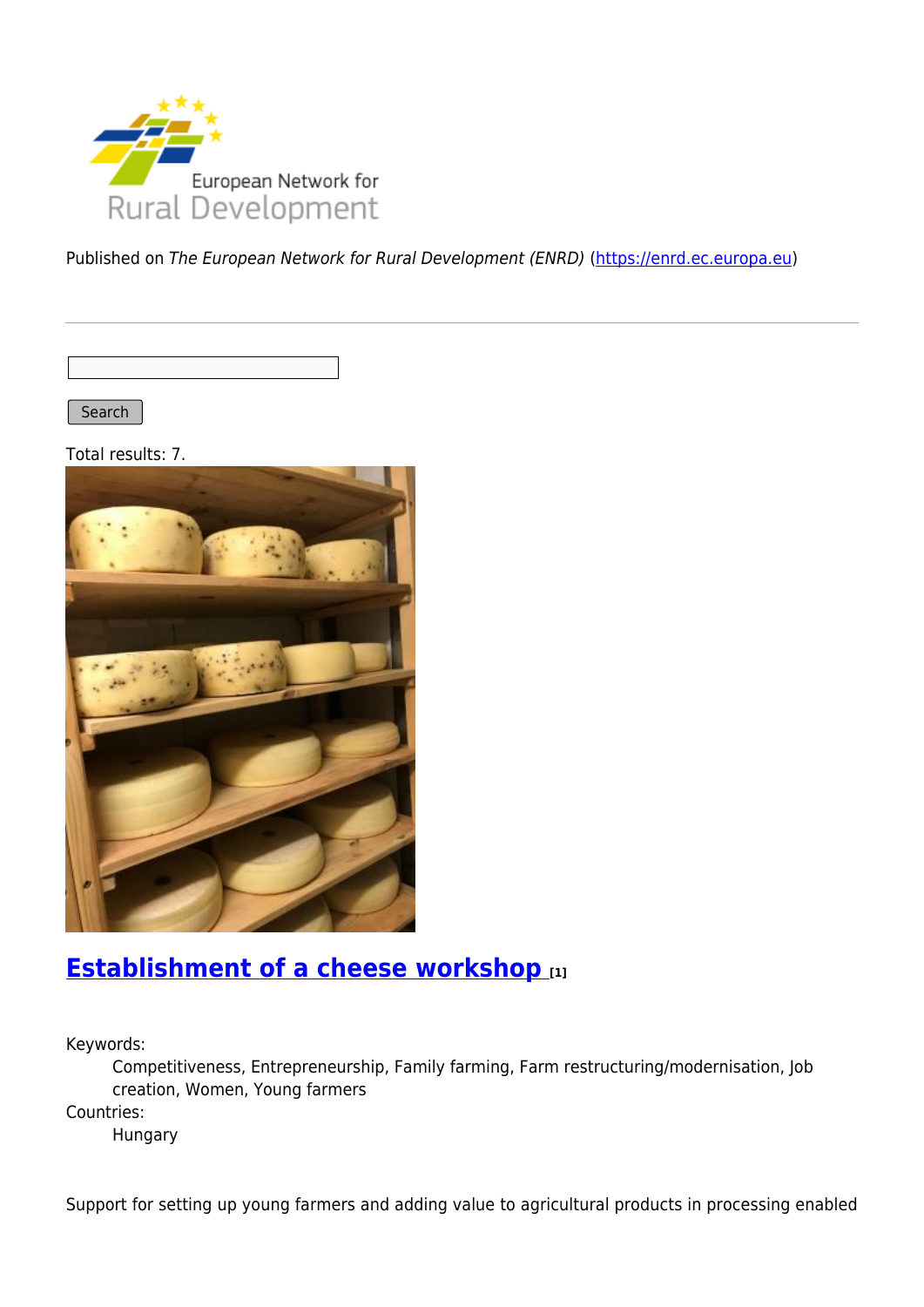a young entrepreneur to set up her own family business on producing artisanal dairy products.



# **[RUSIMOVICI NEGOSLAV RAICO - Development and](https://enrd.ec.europa.eu/projects-practice/rusimovici-negoslav-raico-development-and-modernisation-vegetable-farm_en) [modernisation of a vegetable farm](https://enrd.ec.europa.eu/projects-practice/rusimovici-negoslav-raico-development-and-modernisation-vegetable-farm_en) [2]**

Keywords:

Agriculture, Competitiveness, Direct marketing, Entrepreneurship, Farm restructuring/modernisation

Countries:

Romania

Turning a subsistence family farm into a dynamic agri-business through modernization and adoption of affordable new equipment.



### **[Investing in biodynamic agriculture](https://enrd.ec.europa.eu/projects-practice/investing-biodynamic-agriculture_en) [3]**

Keywords:

Agriculture, Competitiveness, Entrepreneurship, Environmental sustainability, Family farming, Organic farming, Product quality

Countries:

Croatia

RDP support helped a family farm to generate added value by applying a sustainable model of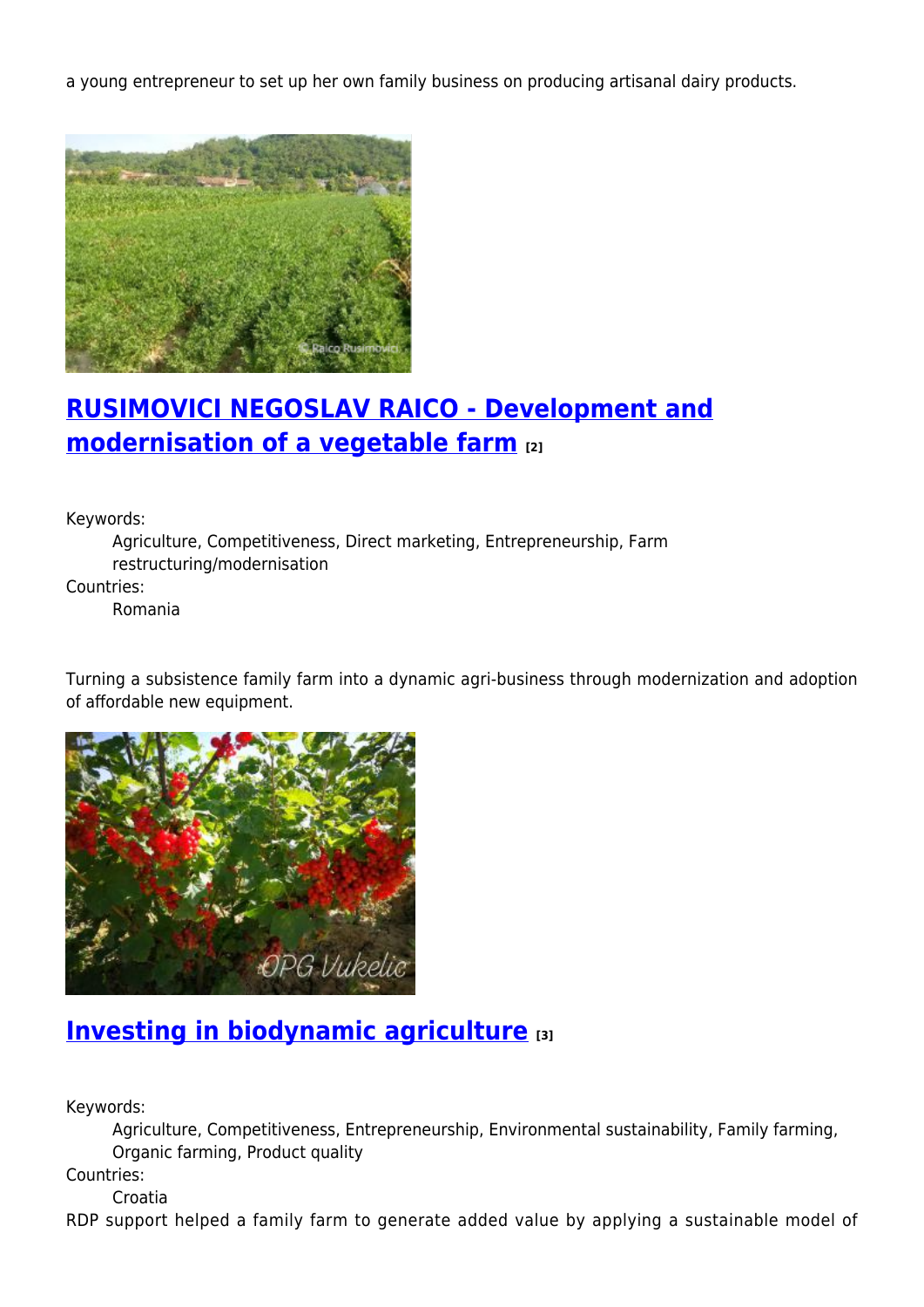production through biodynamic agriculture.



# **[Developing a small beekeeping farm in Hungary](https://enrd.ec.europa.eu/projects-practice/developing-small-beekeeping-farm-hungary_en) [4]**

Keywords:

Competitiveness, Entrepreneurship, Environmental protection, Farm restructuring/modernisation Countries:

Hungary

Modernisation and development of a small beekeeping farm in order to increase its profitability and its resilience to weather-associated risks.



**[OPG Majcenović Nadici - Investing in viticulture and](https://enrd.ec.europa.eu/projects-practice/opg-majcenovic-nadici-investing-viticulture-and-winemaking-equipment_en)**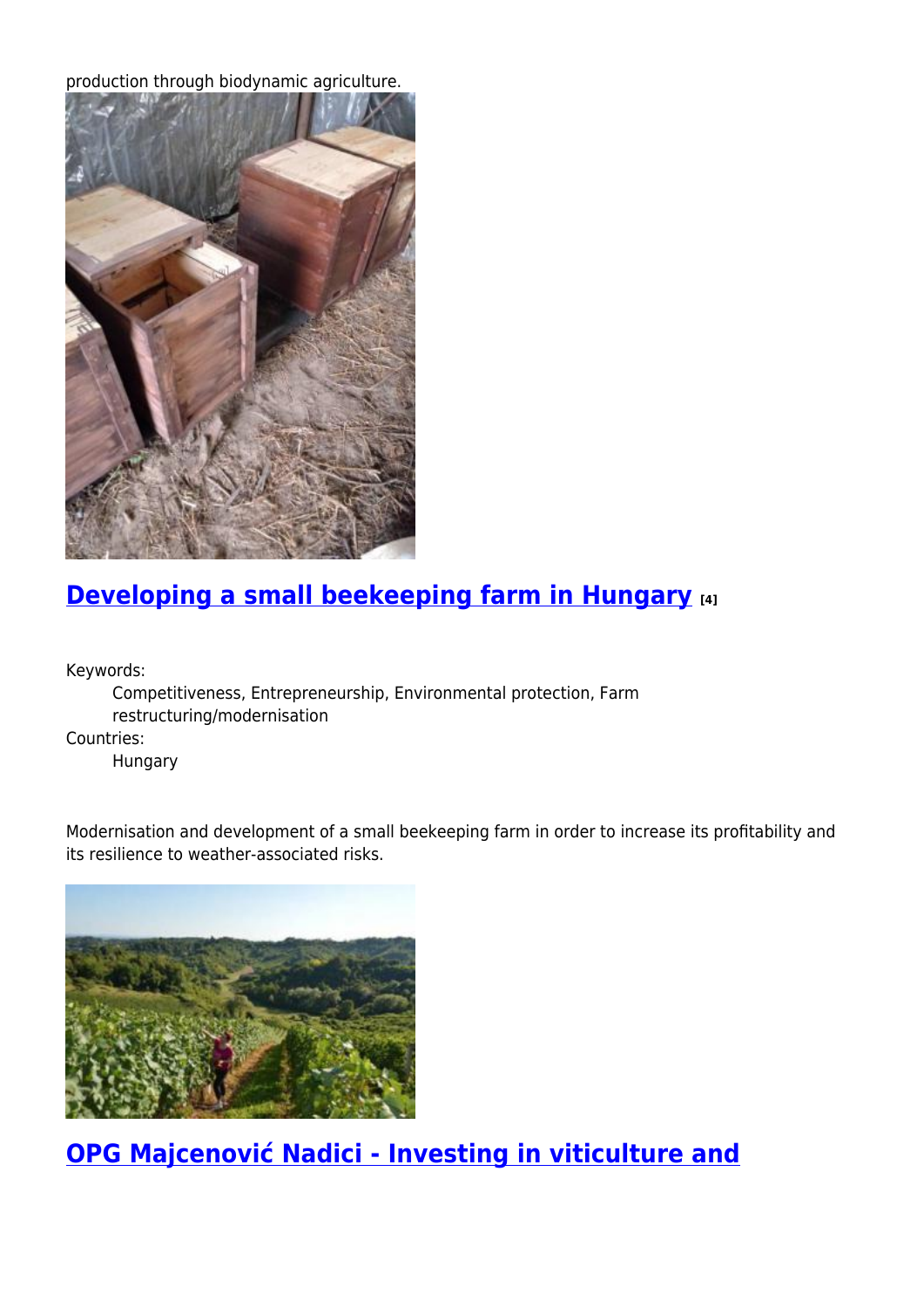## **[winemaking equipment](https://enrd.ec.europa.eu/projects-practice/opg-majcenovic-nadici-investing-viticulture-and-winemaking-equipment_en) [5]**

Keywords: Agriculture, Family farming, Farm restructuring/modernisation Countries:

Croatia

A small family farm in a traditional winemaking area of Croatia used RDP support to purchase new machinery and equipment for wine producing.



#### **[Increasing the competitiveness of a small farm in Croatia](https://enrd.ec.europa.eu/projects-practice/increasing-competitiveness-small-farm-croatia_en) [6]**

Keywords:

Agriculture, Competitiveness, Family farming, Farm restructuring/modernisation, Renewable energy

Countries:

Croatia

Upgrading the production capacity of a farm by investing into building new greenhouses and setting up an irrigation system.